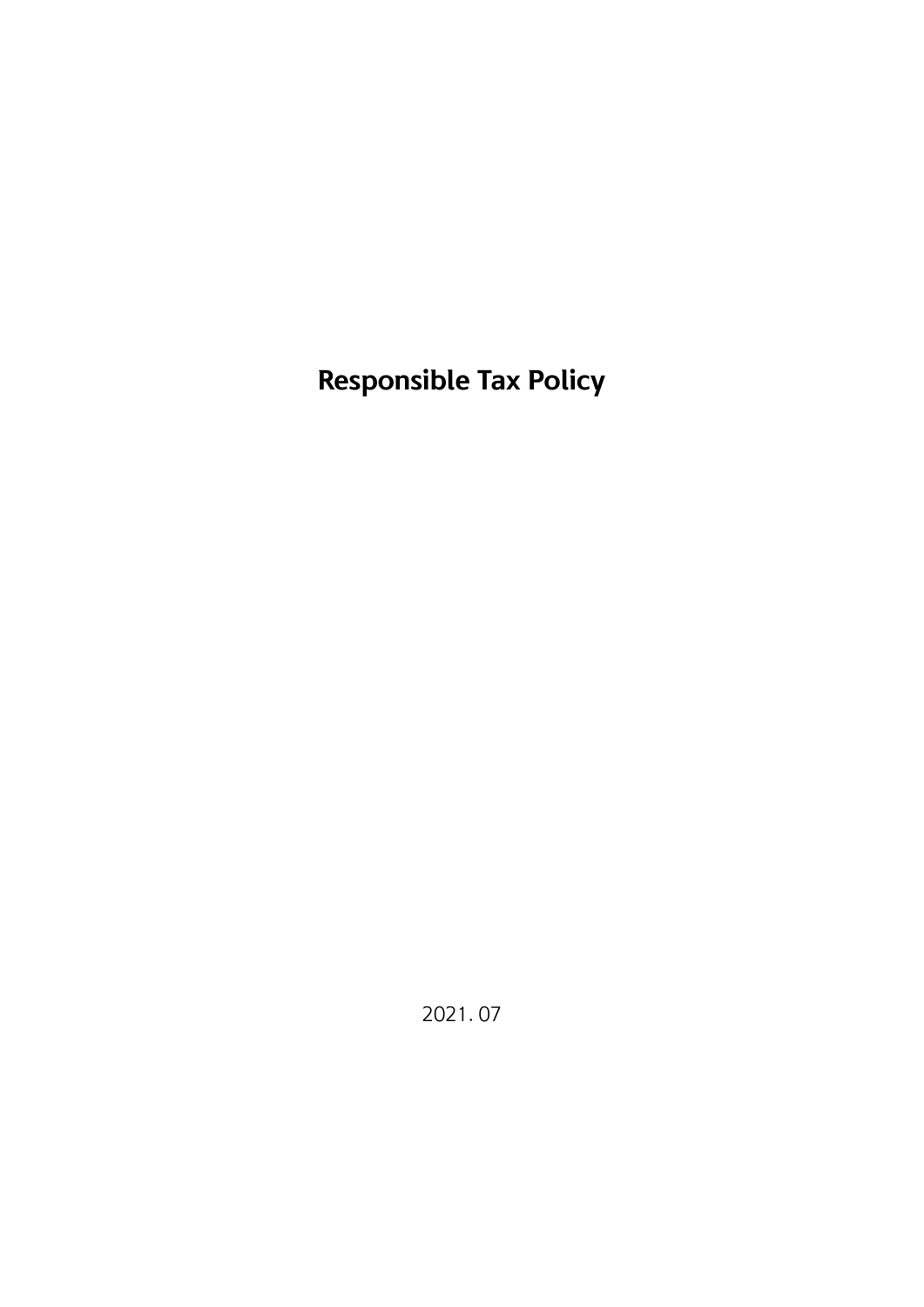Shinhan Financial Group, as a conscientious taxpayer, recognizes that observing its fundamental philosophy and obligations in accordance with the principle of fair taxation is an important factor for contributing to the national economy and enhancing shareholder and stakeholder values.

We establishe and operates documented policy standards and procedures regarding tax principles, policies, and disclosures, and operates a process for reporting or making decisions on major tax-related issues and tax policies to the Board of Directors.

In addition, we are seeking a cooperative and constructive relationship with the tax authorities for the faithful implementation of our tax policies.

Shinhan Financial Group fulfils its tax obligations in a transparent manner and discloses all relevant information in accordance with the following principles:

## **1. Tax Principles**

- We comply with the spirit, letter and intent of all relevant domestic and overseas tax laws related regulations, in addition to lawfully fulfilling our tax liabilities.
- We calculate the value of transactions between group affiliates in accordance with the arms' length principle\*.
- We do not provide inappropriate support to other group affiliates, nor do we allow other group affiliates to receive such support.
- We do not use tax systems or tax havens for the purpose of tax avoidance.
- We do not apply a commercially intangible tax system for the purpose of tax avoidance.
- We do not exploit differences in tax policies between countries for the purpose of tax evasion.

(\*Arm's length principle: when the parties of a transaction are independent and on an equal footing)